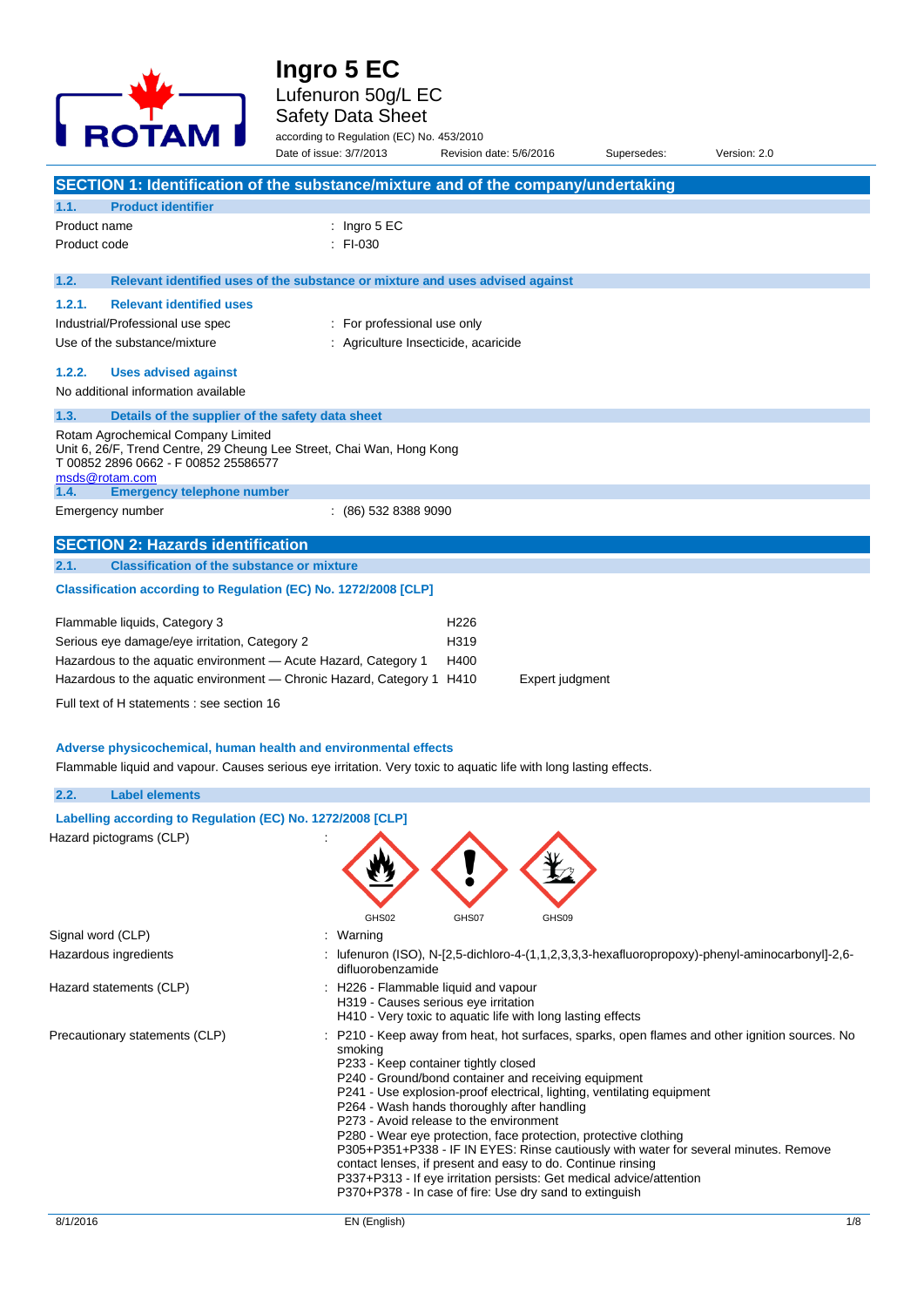**Ingro 5 EC** Safety Data Sheet

according to Regulation (EC) No. 453/2010

P391 - Collect spillage P403+P235 - Store in a well-ventilated place. Keep cool

P501 - Dispose of contents/container according to local regulation

### **2.3. Other hazards**

### No additional information available

### **SECTION 3: Composition/information on ingredients**

## **3.1. Substance**

### Not applicable

**3.2. Mixture**

| <b>Name</b>                                      | <b>Product identifier</b>  | g/L | <b>Classification according to</b><br><b>Regulation (EC) No.</b><br><b>1272/2008 [CLP]</b> |
|--------------------------------------------------|----------------------------|-----|--------------------------------------------------------------------------------------------|
| lufenuron (ISO), N-[2,5-dichloro-4-(1,1,2,3,3,3- | (CAS No) 103055-07-8       | 50  | Skin Sens. 1, H317                                                                         |
| hexafluoropropoxy)-phenyl-aminocarbonyl]-2,6-    | (EC no) 410-690-9          |     | Aquatic Acute 1, H400                                                                      |
| difluorobenzamide                                | (EC index no) 616-050-00-7 |     | Aquatic Chronic 1, H410                                                                    |

Full text of H-statements: see section 16

|                                     | <b>SECTION 4: First aid measures</b>                        |                                                                                                                                                                                   |
|-------------------------------------|-------------------------------------------------------------|-----------------------------------------------------------------------------------------------------------------------------------------------------------------------------------|
| 4.1.                                | <b>Description of first aid measures</b>                    |                                                                                                                                                                                   |
| First-aid measures after inhalation |                                                             | Remove person to fresh air and keep comfortable for breathing.                                                                                                                    |
|                                     | First-aid measures after skin contact                       | Rinse skin with water/shower. Remove/Take off immediately all contaminated clothing.                                                                                              |
|                                     | First-aid measures after eye contact                        | Rinse cautiously with water for several minutes. Remove contact lenses, if present and easy to<br>do. Continue rinsing. If eye irritation persists: Get medical advice/attention. |
| First-aid measures after ingestion  |                                                             | Call a poison center or a doctor if you feel unwell.                                                                                                                              |
| 4.2.                                | Most important symptoms and effects, both acute and delayed |                                                                                                                                                                                   |
|                                     | Symptoms/injuries after eye contact                         | Eye irritation.                                                                                                                                                                   |
| 4.3.                                |                                                             | Indication of any immediate medical attention and special treatment needed                                                                                                        |
| Treat symptomatically.              |                                                             |                                                                                                                                                                                   |
|                                     | <b>SECTION 5: Firefighting measures</b>                     |                                                                                                                                                                                   |
| 5.1.                                | <b>Extinguishing media</b>                                  |                                                                                                                                                                                   |
| Suitable extinguishing media        |                                                             | : Water spray. Dry powder. Foam. Carbon dioxide.                                                                                                                                  |
| 5.2.                                | Special hazards arising from the substance or mixture       |                                                                                                                                                                                   |
| Fire hazard                         |                                                             | Flammable liquid and vapour.                                                                                                                                                      |
| fire                                | Hazardous decomposition products in case of                 | : Toxic fumes may be released.                                                                                                                                                    |
| 5.3.                                | <b>Advice for firefighters</b>                              |                                                                                                                                                                                   |
| Protection during firefighting      |                                                             | : Do not attempt to take action without suitable protective equipment. Self-contained breathing<br>apparatus. Complete protective clothing.                                       |
|                                     | <b>SECTION 6: Accidental release measures</b>               |                                                                                                                                                                                   |
| 6.1.                                |                                                             | Personal precautions, protective equipment and emergency procedures                                                                                                               |
| 6.1.1.                              | For non-emergency personnel                                 |                                                                                                                                                                                   |
| <b>Emergency procedures</b>         |                                                             | Ventilate spillage area. No open flames, no sparks, and no smoking. Avoid contact with skin<br>and eyes.                                                                          |
| 6.1.2.                              | For emergency responders                                    |                                                                                                                                                                                   |
| Protective equipment                |                                                             | Do not attempt to take action without suitable protective equipment. For further information<br>refer to section 8: "Exposure controls/personal protection".                      |
| 6.2.                                | <b>Environmental precautions</b>                            |                                                                                                                                                                                   |
| Avoid release to the environment.   |                                                             |                                                                                                                                                                                   |
| 6.3.                                | Methods and material for containment and cleaning up        |                                                                                                                                                                                   |
| For containment                     |                                                             | Collect spillage.                                                                                                                                                                 |
| Methods for cleaning up             |                                                             | Take up liquid spill into absorbent material. Notify authorities if product enters sewers or public<br>waters.                                                                    |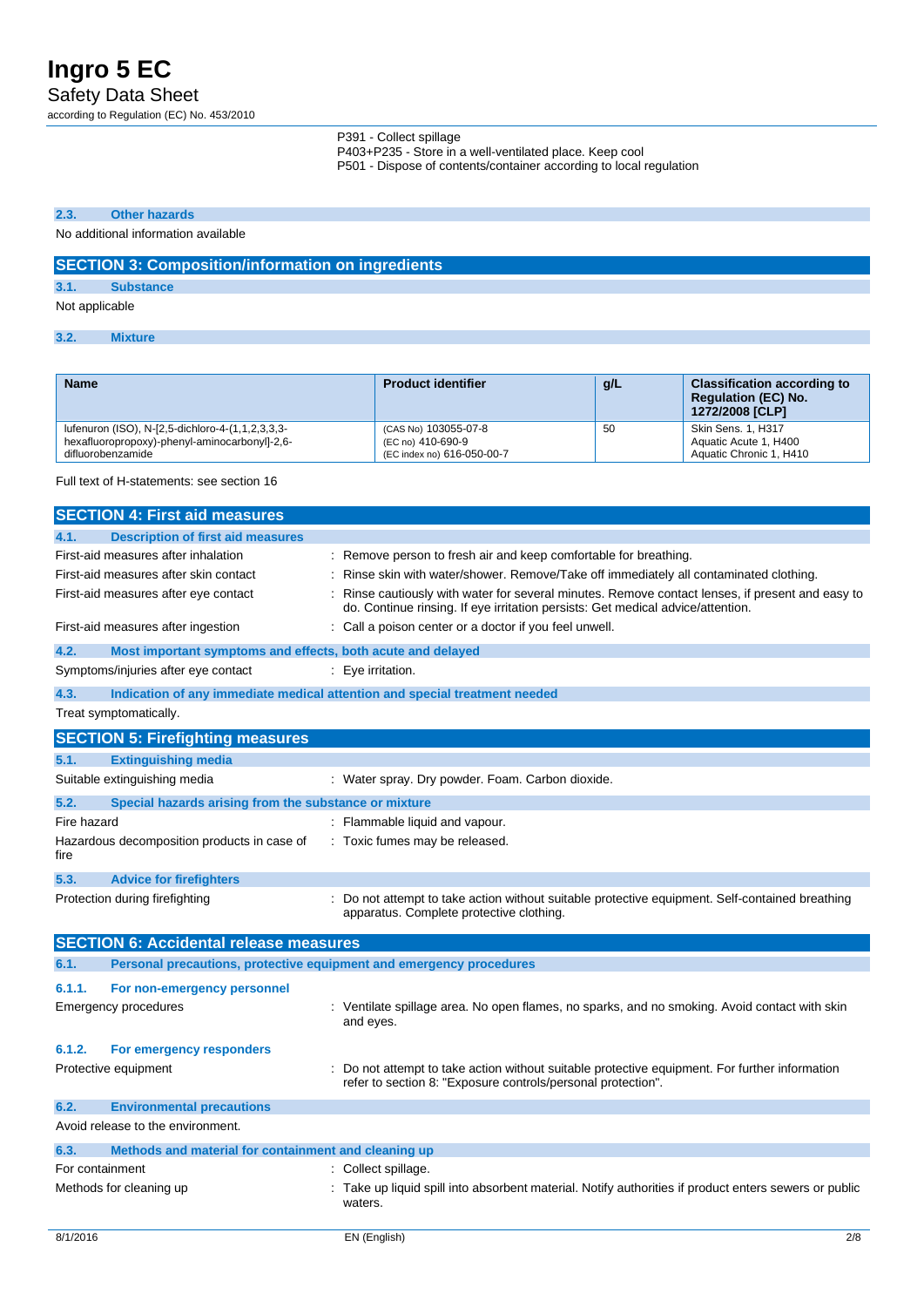### Safety Data Sheet

according to Regulation (EC) No. 453/2010

| Other information                                                         | : Dispose of materials or solid residues at an authorized site.                                                                                                                                                                                                                                                                                                                                                                                     |
|---------------------------------------------------------------------------|-----------------------------------------------------------------------------------------------------------------------------------------------------------------------------------------------------------------------------------------------------------------------------------------------------------------------------------------------------------------------------------------------------------------------------------------------------|
| <b>Reference to other sections</b><br>6.4.                                |                                                                                                                                                                                                                                                                                                                                                                                                                                                     |
| For further information refer to section 13.                              |                                                                                                                                                                                                                                                                                                                                                                                                                                                     |
| <b>SECTION 7: Handling and storage</b>                                    |                                                                                                                                                                                                                                                                                                                                                                                                                                                     |
| <b>Precautions for safe handling</b><br>7.1.                              |                                                                                                                                                                                                                                                                                                                                                                                                                                                     |
| Precautions for safe handling                                             | : Ensure good ventilation of the work station. Keep away from heat, hot surfaces, sparks, open<br>flames and other ignition sources. No smoking. Ground/bond container and receiving<br>equipment. Use only non-sparking tools. Take precautionary measures against static<br>discharge. Flammable vapours may accumulate in the container. Use explosion-proof<br>equipment. Wear personal protective equipment. Avoid contact with skin and eyes. |
| Hygiene measures                                                          | Do not eat, drink or smoke when using this product. Always wash hands after handling the<br>product.                                                                                                                                                                                                                                                                                                                                                |
| 7.2.<br>Conditions for safe storage, including any incompatibilities      |                                                                                                                                                                                                                                                                                                                                                                                                                                                     |
| Technical measures                                                        | : Ground/bond container and receiving equipment.                                                                                                                                                                                                                                                                                                                                                                                                    |
| Storage conditions                                                        | : Store in a well-ventilated place. Keep cool. Keep container tightly closed.                                                                                                                                                                                                                                                                                                                                                                       |
| 7.3.<br><b>Specific end use(s)</b><br>No additional information available |                                                                                                                                                                                                                                                                                                                                                                                                                                                     |
| <b>SECTION 8: Exposure controls/personal protection</b>                   |                                                                                                                                                                                                                                                                                                                                                                                                                                                     |
| 8.1.<br><b>Control parameters</b>                                         |                                                                                                                                                                                                                                                                                                                                                                                                                                                     |
| No additional information available                                       |                                                                                                                                                                                                                                                                                                                                                                                                                                                     |
| 8.2.<br><b>Exposure controls</b>                                          |                                                                                                                                                                                                                                                                                                                                                                                                                                                     |
| Appropriate engineering controls                                          | : Ensure good ventilation of the work station.                                                                                                                                                                                                                                                                                                                                                                                                      |
|                                                                           |                                                                                                                                                                                                                                                                                                                                                                                                                                                     |
| Hand protection                                                           | : Protective gloves                                                                                                                                                                                                                                                                                                                                                                                                                                 |
| Eye protection                                                            | Safety glasses                                                                                                                                                                                                                                                                                                                                                                                                                                      |
| Skin and body protection                                                  | : Wear suitable protective clothing                                                                                                                                                                                                                                                                                                                                                                                                                 |
| Respiratory protection                                                    | In case of insufficient ventilation, wear suitable respiratory equipment                                                                                                                                                                                                                                                                                                                                                                            |
| Environmental exposure controls                                           | : Avoid release to the environment.                                                                                                                                                                                                                                                                                                                                                                                                                 |
| <b>SECTION 9: Physical and chemical properties</b>                        |                                                                                                                                                                                                                                                                                                                                                                                                                                                     |
| 9.1.<br>Information on basic physical and chemical properties             |                                                                                                                                                                                                                                                                                                                                                                                                                                                     |
| Physical state                                                            | : Liquid                                                                                                                                                                                                                                                                                                                                                                                                                                            |
| Appearance                                                                |                                                                                                                                                                                                                                                                                                                                                                                                                                                     |
|                                                                           | Pale yellow.                                                                                                                                                                                                                                                                                                                                                                                                                                        |
| Colour                                                                    | No data available                                                                                                                                                                                                                                                                                                                                                                                                                                   |
| Odour                                                                     | : No data available                                                                                                                                                                                                                                                                                                                                                                                                                                 |
| Odour threshold                                                           | : No data available                                                                                                                                                                                                                                                                                                                                                                                                                                 |
| рH                                                                        | : 6.04                                                                                                                                                                                                                                                                                                                                                                                                                                              |
| Relative evaporation rate (butylacetate=1)                                | : No data available                                                                                                                                                                                                                                                                                                                                                                                                                                 |
| Melting point                                                             | Not applicable                                                                                                                                                                                                                                                                                                                                                                                                                                      |
| Freezing point                                                            | : No data available                                                                                                                                                                                                                                                                                                                                                                                                                                 |
| Boiling point                                                             | No data available<br>: 52.6 °C                                                                                                                                                                                                                                                                                                                                                                                                                      |
| Flash point<br>Auto-ignition temperature                                  | : No data available                                                                                                                                                                                                                                                                                                                                                                                                                                 |
| Decomposition temperature                                                 | No data available                                                                                                                                                                                                                                                                                                                                                                                                                                   |
| Flammability (solid, gas)                                                 | : Not applicable                                                                                                                                                                                                                                                                                                                                                                                                                                    |
| Vapour pressure                                                           | No data available                                                                                                                                                                                                                                                                                                                                                                                                                                   |
| Relative vapour density at 20 °C                                          | No data available                                                                                                                                                                                                                                                                                                                                                                                                                                   |
| Relative density                                                          | No data available                                                                                                                                                                                                                                                                                                                                                                                                                                   |
| Density                                                                   | : 0.946                                                                                                                                                                                                                                                                                                                                                                                                                                             |
| Solubility                                                                | : No data available                                                                                                                                                                                                                                                                                                                                                                                                                                 |
| Log Pow                                                                   | No data available                                                                                                                                                                                                                                                                                                                                                                                                                                   |
| Viscosity, kinematic                                                      | No data available                                                                                                                                                                                                                                                                                                                                                                                                                                   |
| Viscosity, dynamic                                                        | No data available                                                                                                                                                                                                                                                                                                                                                                                                                                   |
| <b>Explosive properties</b><br>Oxidising properties                       | : Product is not explosive.<br>Product is not an oxidizer.                                                                                                                                                                                                                                                                                                                                                                                          |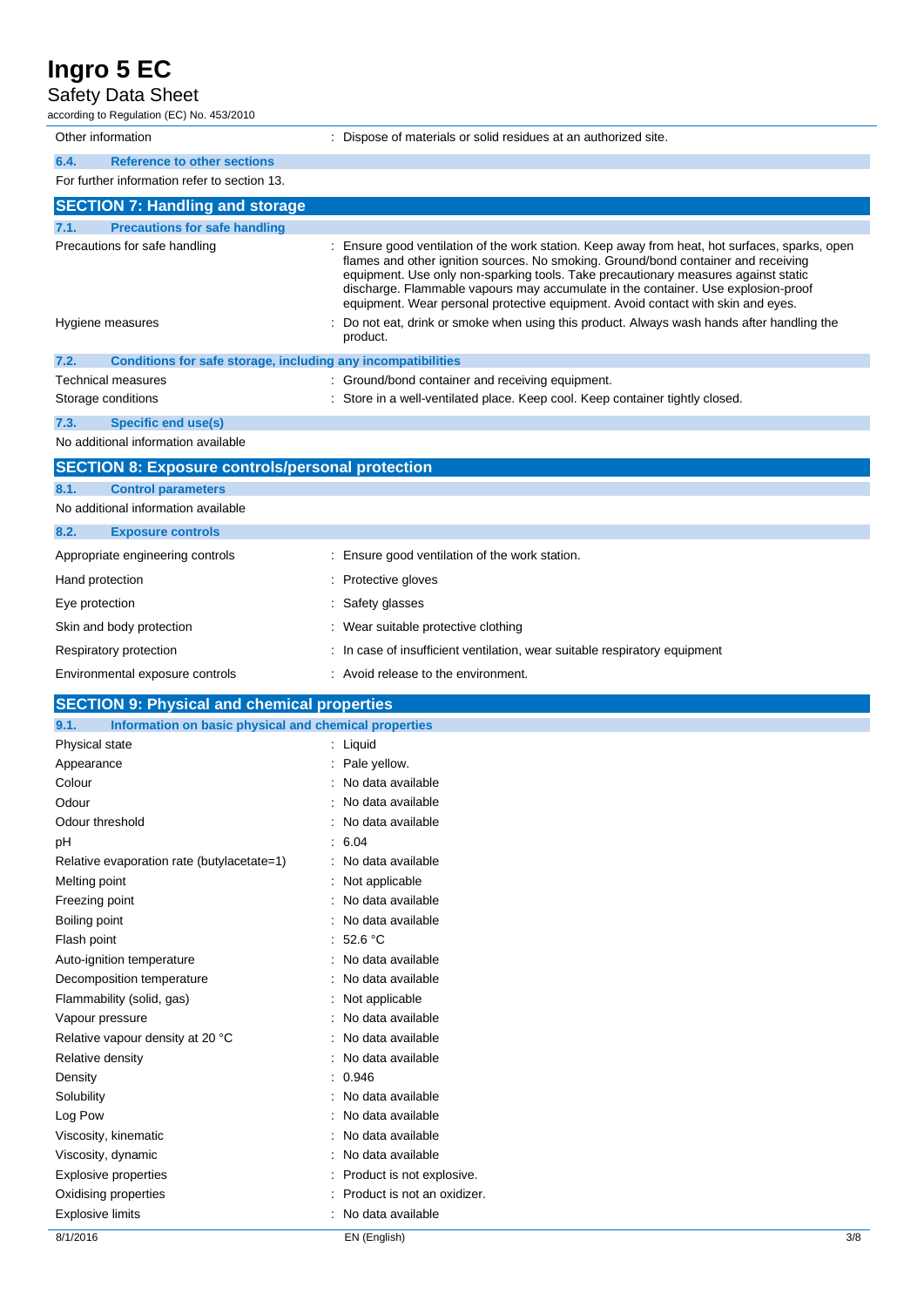### Safety Data Sheet

according to Regulation (EC) No. 453/2010

**9.2. Other information**

No additional information available

### **SECTION 10: Stability and reactivity**

**10.1. Reactivity** Flammable liquid and vapour.

**10.2. Chemical stability** Stable under normal conditions.

## **10.3. Possibility of hazardous reactions**

No dangerous reactions known under normal conditions of use.

**10.4. Conditions to avoid**

Avoid contact with hot surfaces. Heat. No flames, no sparks. Eliminate all sources of ignition.

### **10.5. Incompatible materials**

No additional information available

#### **10.6. Hazardous decomposition products**

Under normal conditions of storage and use, hazardous decomposition products should not be produced.

| <b>SECTION 11: Toxicological information</b>          |                                  |  |
|-------------------------------------------------------|----------------------------------|--|
| Information on toxicological effects<br>11.1.         |                                  |  |
| Acute toxicity                                        | : Not classified                 |  |
| Lufenuron 50g/L EC                                    |                                  |  |
| LD50 oral rat                                         | > 2000 mg/kg (TECAM)             |  |
| LD50 dermal rat                                       | > 5000 mg/kg (TECAM)             |  |
| LC50 inhalation rat (Dust/Mist - mg/l/4h)             | > 2.29 mg/l/4h (TECAM)           |  |
| Skin corrosion/irritation                             | : Not irritant to skin           |  |
| Serious eye damage/irritation                         | : Causes serious eye irritation. |  |
| Respiratory or skin sensitisation                     | : Not classified.                |  |
| Germ cell mutagenicity                                | Not classified<br>÷.             |  |
| Carcinogenicity                                       | : Not classified                 |  |
| Reproductive toxicity                                 | Not classified                   |  |
| Specific target organ toxicity (single exposure)      | Not classified<br>÷              |  |
| Specific target organ toxicity (repeated<br>exposure) | : Not classified                 |  |
| Aspiration hazard                                     | Not classified                   |  |

| <b>SECTION 12: Ecological information</b> |                                                         |
|-------------------------------------------|---------------------------------------------------------|
| 12.1.<br><b>Toxicity</b>                  |                                                         |
| Ecology - general                         | : Very toxic to aquatic life with long lasting effects. |
| Lufenuron 50g/L EC                        |                                                         |
| LC50 fish 1                               | 16.04 mg/l (TECAM)                                      |
| EC50 Daphnia 1                            | 0.00057 mg/l (TECAM)                                    |
| ErC50 (algae)                             | 15.91 mg/l (TECAM)                                      |
|                                           |                                                         |

|       | 12.2. Persistence and degradability       |
|-------|-------------------------------------------|
|       | No additional information available       |
| 12.3. | <b>Bioaccumulative potential</b>          |
|       | No additional information available       |
| 12.4. | <b>Mobility in soil</b>                   |
|       | No additional information available       |
| 12.5. | <b>Results of PBT and vPvB assessment</b> |
|       | No additional information available       |
| 12.6. | <b>Other adverse effects</b>              |
|       | No additional information available       |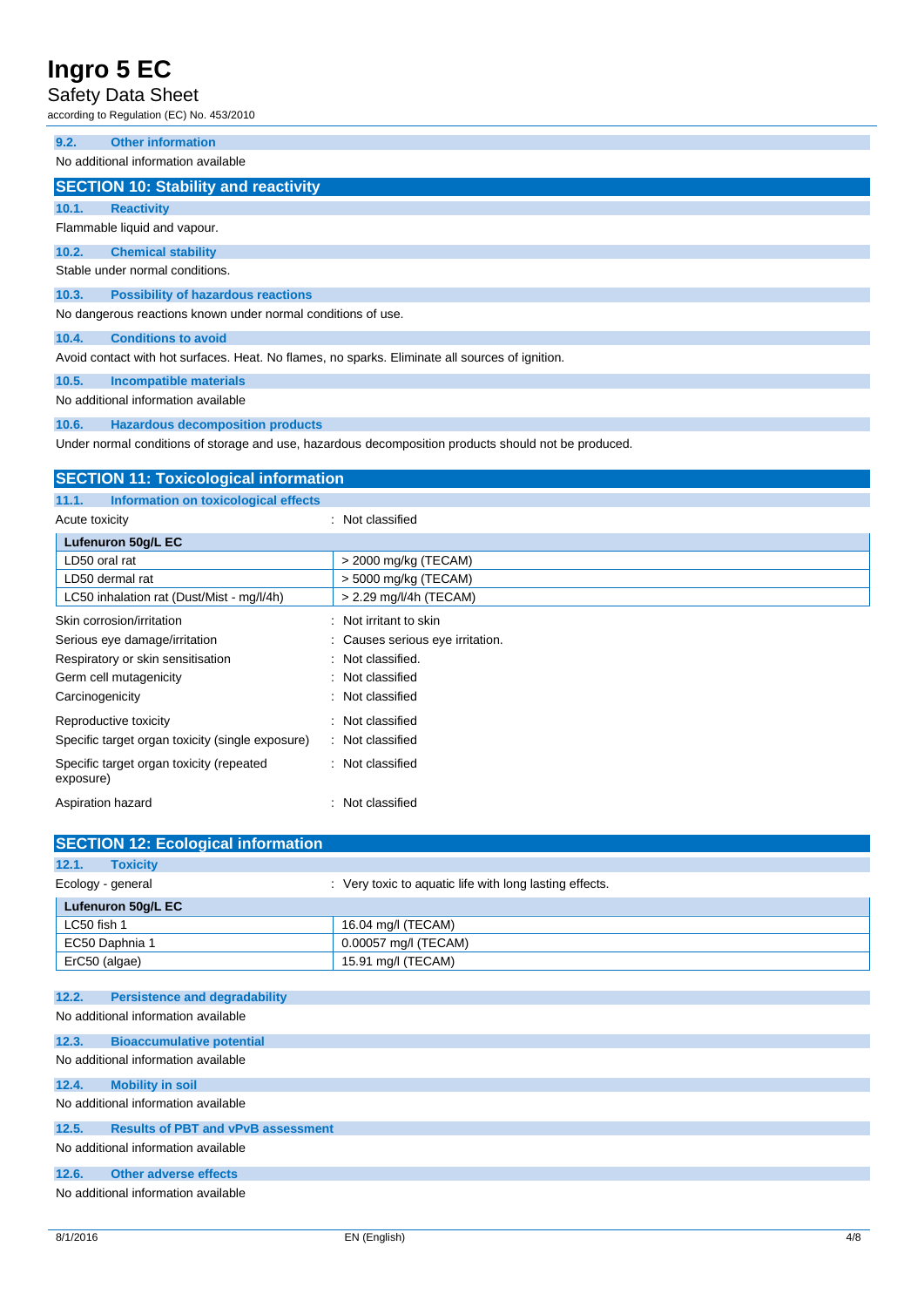### Safety Data Sheet

| according to Regulation (EC) No. 453/2010                             |                                                                                               |
|-----------------------------------------------------------------------|-----------------------------------------------------------------------------------------------|
| <b>SECTION 13: Disposal considerations</b>                            |                                                                                               |
| 13.1.<br><b>Waste treatment methods</b>                               |                                                                                               |
| Waste treatment methods                                               | : Dispose of contents/container in accordance with licensed collector's sorting instructions. |
| Additional information                                                | : Flammable vapours may accumulate in the container.                                          |
| <b>SECTION 14: Transport information</b>                              |                                                                                               |
| In accordance with ADR / RID / IMDG / IATA / ADN                      |                                                                                               |
| 14.1.<br><b>UN number</b>                                             |                                                                                               |
| UN-No. (ADR)                                                          | : 1993                                                                                        |
| UN-No. (IMDG)                                                         | : 1993                                                                                        |
| UN-No. (IATA)                                                         | : 1993                                                                                        |
| UN-No. (ADN)                                                          | 1993<br>: 1993                                                                                |
| UN-No. (RID)                                                          |                                                                                               |
| 14.2.<br><b>UN proper shipping name</b><br>Proper Shipping Name (ADR) | : FLAMMABLE LIQUID, N.O.S.                                                                    |
| Proper Shipping Name (IMDG)                                           | : FLAMMABLE LIQUID, N.O.S.                                                                    |
| Proper Shipping Name (IATA)                                           | : Flammable liquid, n.o.s.                                                                    |
| Proper Shipping Name (ADN)                                            | : FLAMMABLE LIQUID, N.O.S.                                                                    |
| Proper Shipping Name (RID)                                            | : FLAMMABLE LIQUID, N.O.S.                                                                    |
| 14.3.<br><b>Transport hazard class(es)</b>                            |                                                                                               |
| <b>ADR</b>                                                            |                                                                                               |
| Transport hazard class(es) (ADR)                                      | $\therefore$ 3                                                                                |
| Danger labels (ADR)                                                   | : 3                                                                                           |
|                                                                       |                                                                                               |
|                                                                       |                                                                                               |
|                                                                       |                                                                                               |
|                                                                       |                                                                                               |
|                                                                       |                                                                                               |
| <b>IMDG</b>                                                           |                                                                                               |
| Transport hazard class(es) (IMDG)                                     | : 3                                                                                           |
| Danger labels (IMDG)                                                  | $\therefore$ 3                                                                                |
|                                                                       |                                                                                               |
|                                                                       |                                                                                               |
|                                                                       |                                                                                               |
|                                                                       |                                                                                               |
|                                                                       |                                                                                               |
|                                                                       |                                                                                               |
| <b>IATA</b><br>Transport hazard class(es) (IATA)                      | $\cdot$ 3                                                                                     |
| Hazard labels (IATA)                                                  | $\therefore$ 3                                                                                |
|                                                                       |                                                                                               |
|                                                                       |                                                                                               |
|                                                                       |                                                                                               |
|                                                                       |                                                                                               |
|                                                                       |                                                                                               |
|                                                                       |                                                                                               |
| <b>ADN</b>                                                            |                                                                                               |
| Transport hazard class(es) (ADN)                                      | $\cdot$ 3                                                                                     |
| Danger labels (ADN)                                                   | $\therefore$ 3                                                                                |
|                                                                       |                                                                                               |
|                                                                       |                                                                                               |
|                                                                       |                                                                                               |
|                                                                       |                                                                                               |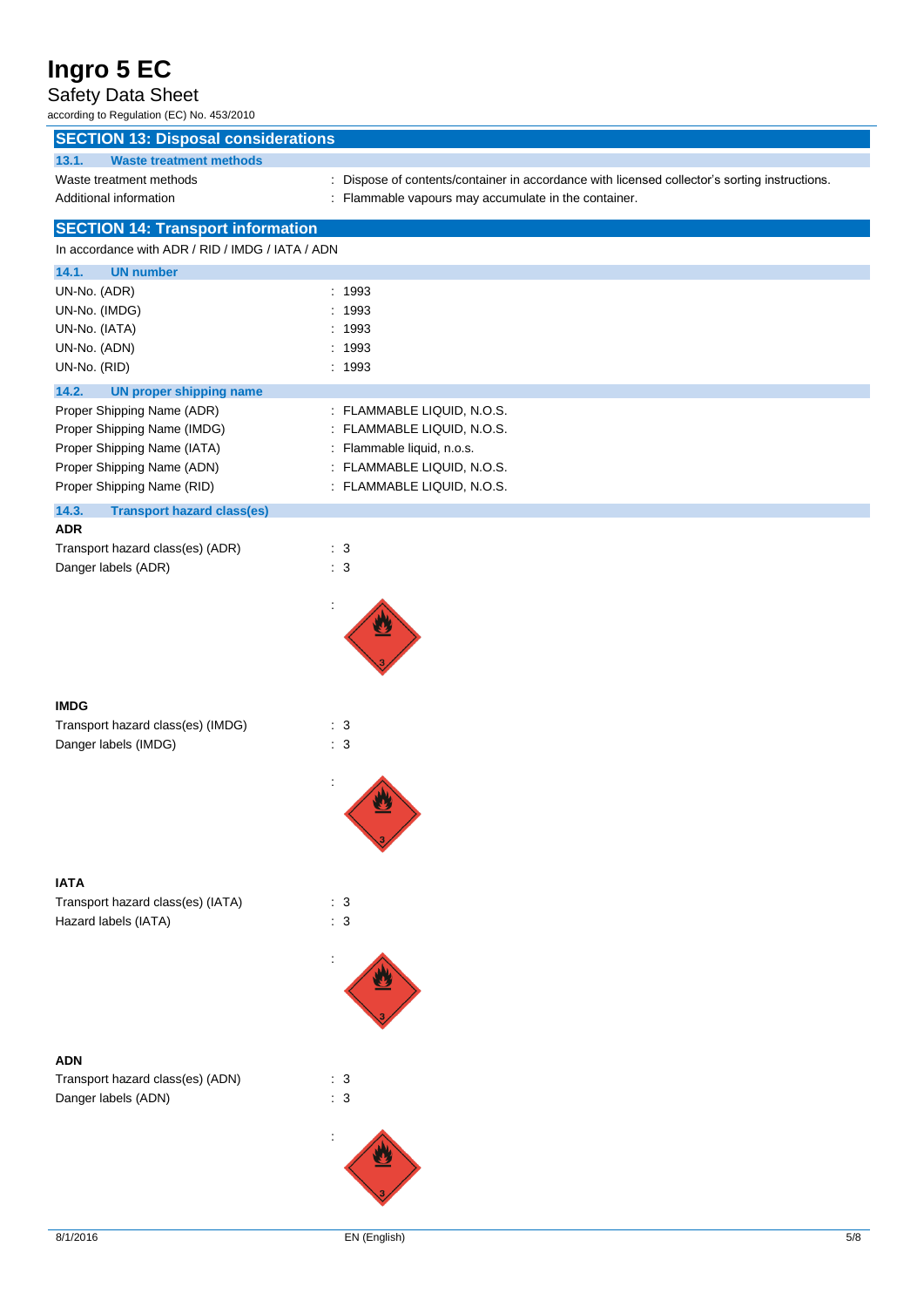### Safety Data Sheet

according to Regulation (EC) No. 453/2010

| <b>RID</b>                            |                                          |
|---------------------------------------|------------------------------------------|
| Transport hazard class(es) (RID)      | $\cdot$ 3                                |
| Danger labels (RID)                   | $\therefore$ 3                           |
|                                       |                                          |
|                                       |                                          |
|                                       |                                          |
|                                       |                                          |
|                                       |                                          |
| 14.4.<br><b>Packing group</b>         |                                          |
| Packing group (ADR)                   | $\div$ III                               |
| Packing group (IMDG)                  | $\pm$ 111                                |
| Packing group (IATA)                  | $\pm$ 111                                |
| Packing group (ADN)                   | $\div$ III                               |
| Packing group (RID)                   | $\div$ III                               |
| 14.5.<br><b>Environmental hazards</b> |                                          |
| Dangerous for the environment         | : Yes                                    |
| Marine pollutant                      | ÷                                        |
|                                       | Yes                                      |
| Other information                     | : No supplementary information available |

#### $14.6.$ **14.6. Special precautions for user**

### **- Overland transport**

| Classification code (ADR)                                    | $E = F1$                                   |
|--------------------------------------------------------------|--------------------------------------------|
| Special provisions (ADR)                                     | 274, 601, 640E                             |
| Limited quantities (ADR)                                     | 51                                         |
| Excepted quantities (ADR)                                    | E <sub>1</sub><br>$\overline{\phantom{a}}$ |
| Packing instructions (ADR)                                   | P001, IBC03, LP01, R001                    |
| Mixed packing provisions (ADR)                               | MP19                                       |
| Portable tank and bulk container instructions<br>(ADR)       | T4                                         |
| Portable tank and bulk container special<br>provisions (ADR) | $:$ TP1, TP29                              |
| Tank code (ADR)                                              | LGBF                                       |
| Vehicle for tank carriage                                    | $:$ FL                                     |
| Transport category (ADR)                                     | 3                                          |
| Special provisions for carriage - Packages<br>(ADR)          | : V12                                      |
| Special provisions for carriage - Operation<br>(ADR)         | S <sub>2</sub><br>t.                       |
| Hazard identification number (Kemler No.)                    | 30<br>÷.                                   |
| Orange plates                                                | İ<br><b>30</b><br>1993                     |
| Tunnel restriction code (ADR)                                | : $D/E$                                    |
| EAC code                                                     | $\cdot$ <sub>3</sub> YE                    |
| - Transport by sea                                           |                                            |
| Special provisions (IMDG)                                    | : 223, 274, 955                            |
| Limited quantities (IMDG)                                    | : 5L                                       |
| Excepted quantities (IMDG)                                   | $E = 1$                                    |
| Packing instructions (IMDG)                                  | P001, LP01                                 |
| IBC packing instructions (IMDG)                              | IBC03                                      |
| Tank instructions (IMDG)                                     | T <sub>4</sub>                             |
|                                                              |                                            |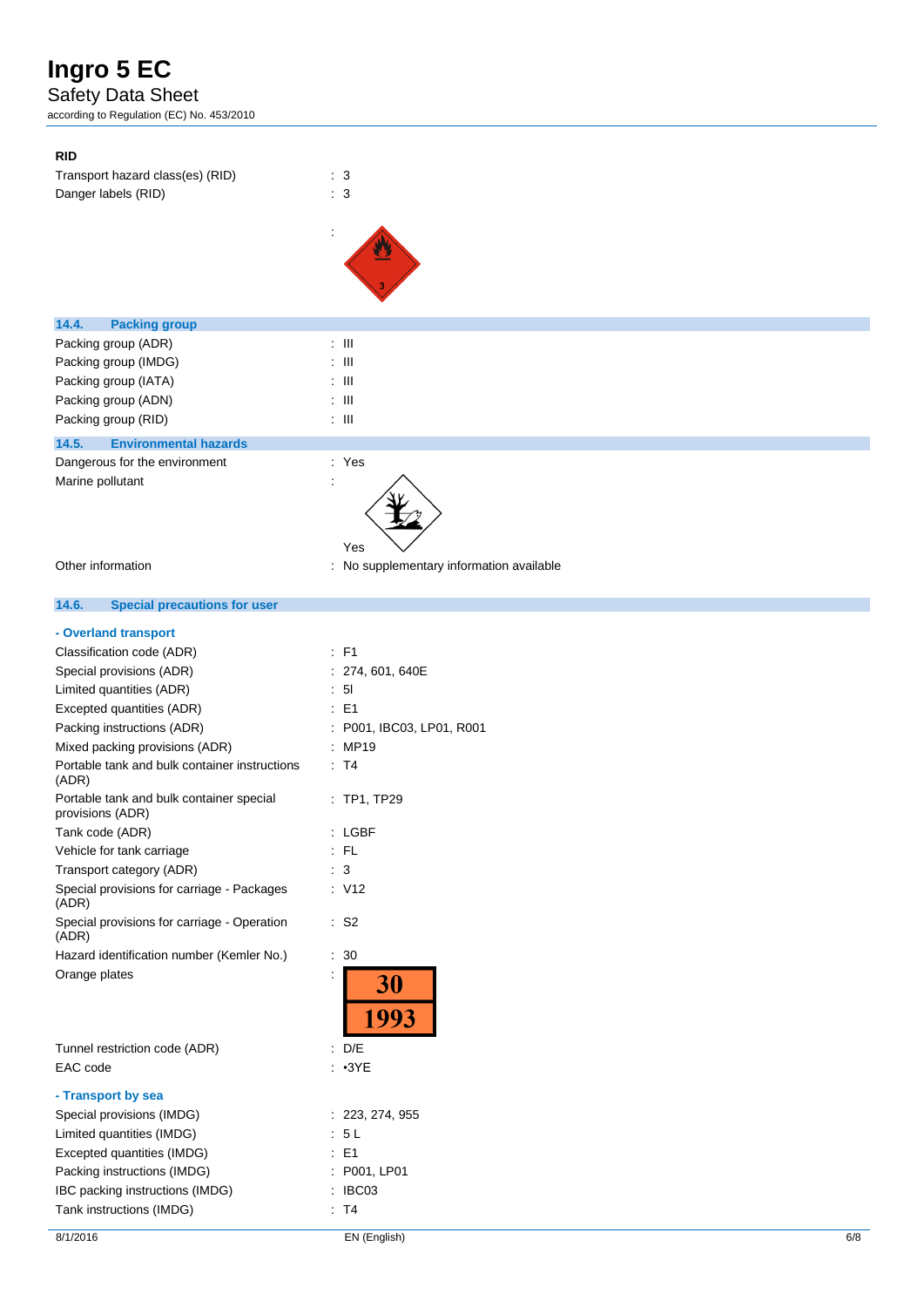### Safety Data Sheet

according to Regulation (EC) No. 453/2010

| CCORDING TO REGULATION (LC) NO. 455/2010<br>Tank special provisions (IMDG) | $:$ TP1, TP29                                                      |
|----------------------------------------------------------------------------|--------------------------------------------------------------------|
| EmS-No. (Fire)                                                             | $:$ F-E                                                            |
| EmS-No. (Spillage)                                                         | $: S-E$                                                            |
| Stowage category (IMDG)                                                    | : A                                                                |
|                                                                            |                                                                    |
| - Air transport                                                            |                                                                    |
| PCA Excepted quantities (IATA)                                             | $\therefore$ E1                                                    |
| PCA Limited quantities (IATA)                                              | : Y344                                                             |
| PCA limited quantity max net quantity (IATA)                               | : 10L                                                              |
| PCA packing instructions (IATA)                                            | $\therefore$ 355                                                   |
| PCA max net quantity (IATA)                                                | .60 <sub>L</sub>                                                   |
| CAO packing instructions (IATA)                                            | : 366                                                              |
| CAO max net quantity (IATA)                                                | : 220L                                                             |
| Special provisions (IATA)                                                  | AA                                                                 |
| ERG code (IATA)                                                            | 3L                                                                 |
| - Inland waterway transport                                                |                                                                    |
| Classification code (ADN)                                                  | $\therefore$ F1                                                    |
| Special provisions (ADN)                                                   | : 274, 601, 640E                                                   |
| Limited quantities (ADN)                                                   | .5L                                                                |
| Excepted quantities (ADN)                                                  | $\therefore$ E1                                                    |
| Carriage permitted (ADN)                                                   | $\cdot$ T                                                          |
| Equipment required (ADN)                                                   | $:$ PP, EX, A                                                      |
| Ventilation (ADN)                                                          | : VE01                                                             |
| Number of blue cones/lights (ADN)                                          | $\therefore$ 0                                                     |
| - Rail transport                                                           |                                                                    |
| Classification code (RID)                                                  | $:$ F1                                                             |
| Special provisions (RID)                                                   | : 274, 601, 640E                                                   |
| Limited quantities (RID)                                                   | : 5L                                                               |
| Excepted quantities (RID)                                                  | $\therefore$ E1                                                    |
| Packing instructions (RID)                                                 | : P001, IBC03, LP01, R001                                          |
| Mixed packing provisions (RID)                                             | : MP19                                                             |
| Portable tank and bulk container instructions<br>(RID)                     | : T4                                                               |
| Portable tank and bulk container special<br>provisions (RID)               | $:$ TP1, TP29                                                      |
| Tank codes for RID tanks (RID)                                             | $:$ LGBF                                                           |
| Transport category (RID)                                                   | $\therefore$ 3                                                     |
| Special provisions for carriage - Packages<br>(RID)                        | : W12                                                              |
| Colis express (express parcels) (RID)                                      | $\therefore$ CE4                                                   |
| Hazard identification number (RID)                                         | $\cdot$ 30                                                         |
| 14.7.                                                                      | Transport in bulk according to Annex II of MARPOL and the IBC Code |

Not applicable

### **SECTION 15: Regulatory information**

**15.1. Safety, health and environmental regulations/legislation specific for the substance or mixture**

#### **15.1.1. EU-Regulations**

Contains no substances with Annex XVII restrictions Contains no substance on the REACH candidate list Contains no REACH Annex XIV substances

#### **15.1.2. National regulations**

### **Germany**

VwVwS Annex reference : Water hazard class (WGK) 3, severe hazard to waters (Classification according to VwVwS, Annex 4)

: Is not subject of the 12. BlmSchV (Hazardous Incident Ordinance)